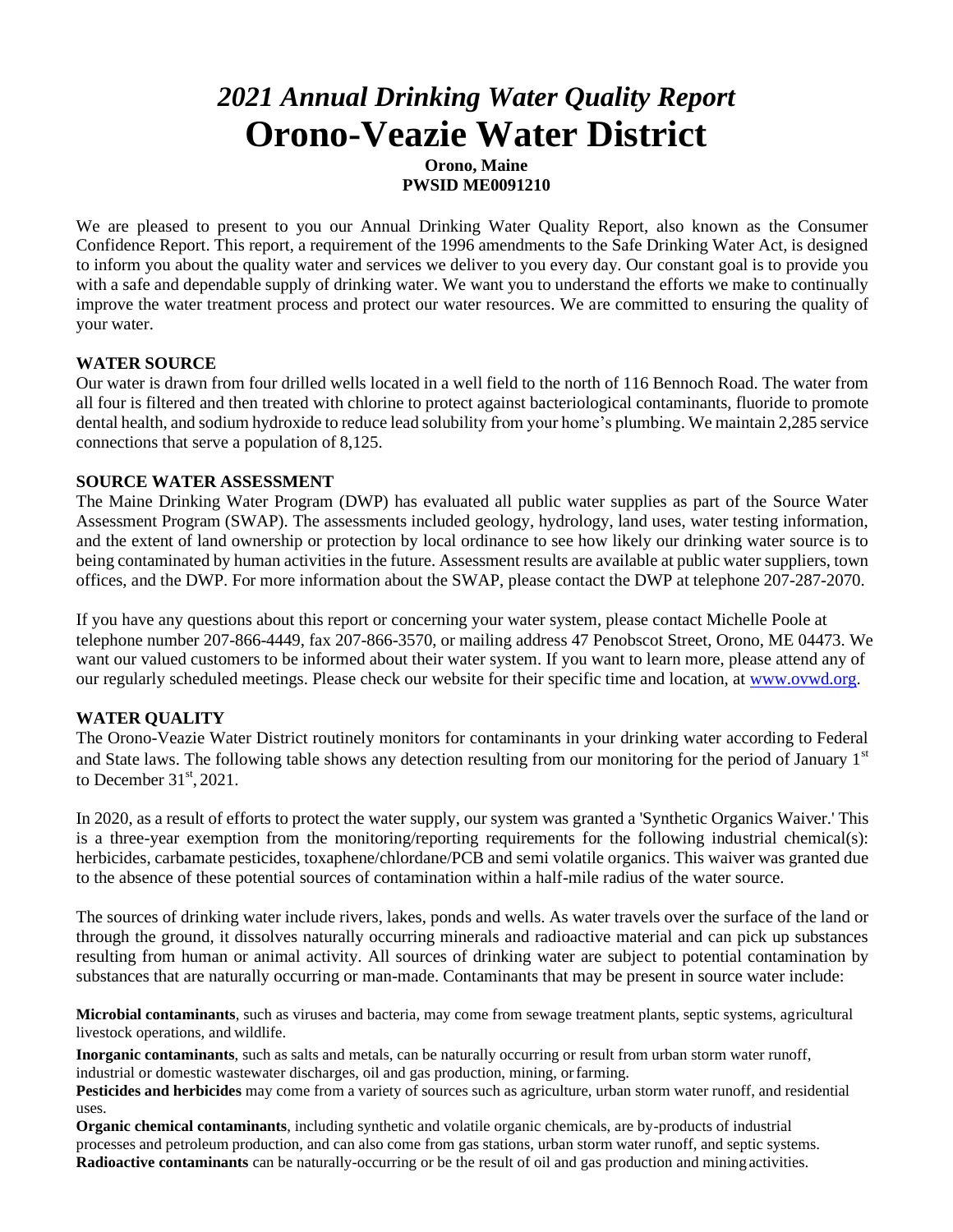In order to ensure that tap water is safe to drink, U.S. Environmental Protection Agency (EPA) prescribes regulations which limit the amount of certain contaminants in water provided by public water systems. U.S. Food and Drug Administration (FDA) regulations establish limits for contaminants in bottled water which must provide the same protection for public health.

The table below lists all of the drinking water contaminants that were detected through our water quality monitoring and testing. The presence of contaminants in the water does not necessarily indicate that the water poses a health risk.

# **Orono-Veazie Water District had no violations in 2021**

| <b>TEST RESULTS</b><br>Unless otherwise noted, testing was done in 2021.                                            |                                 |                                                       |                      |                                |                                                                                                                                  |
|---------------------------------------------------------------------------------------------------------------------|---------------------------------|-------------------------------------------------------|----------------------|--------------------------------|----------------------------------------------------------------------------------------------------------------------------------|
| Contaminant                                                                                                         | Level<br><b>Detected</b>        | Unit<br><b>Measurem</b>                               | <b>MCLG</b>          | <b>MCL</b>                     | <b>Likely Source of Contamination</b>                                                                                            |
| <b>Microbiological Contaminants</b>                                                                                 |                                 |                                                       |                      |                                |                                                                                                                                  |
| <b>Total Coliform Bacteria</b>                                                                                      | 0<br>positive                   | <b>Highest monthly</b><br># of<br>positive<br>samples | $\Omega$<br>positive | $1$ po/mo<br>or 5%<br>(e.coli) | Naturally present in the environment.                                                                                            |
| <b>Radioactive Contaminants</b>                                                                                     |                                 |                                                       |                      |                                |                                                                                                                                  |
| Combined Radium (-226<br>$& -228$<br>(12/20/21)                                                                     | 0.357                           | pCi/1                                                 | $\theta$             | 5                              | Erosion of natural deposits.                                                                                                     |
| Radium -226<br>(12/20/21)                                                                                           | 0.0371                          | pCi/1                                                 | $\mathbf{0}$         | 5                              | Erosion of natural deposits.                                                                                                     |
| Radium -228<br>(12/20/21)                                                                                           | 0.32                            | pCi/1                                                 | $\mathbf{0}$         | 5                              | Erosion of natural deposits.                                                                                                     |
| <b>Inorganic Contaminants</b>                                                                                       |                                 |                                                       |                      |                                |                                                                                                                                  |
| $Copper*$<br>$(1/1/17 - 12/31/19)$                                                                                  | 0.12                            | ppm                                                   | 1.3                  | $AL=1.3$                       | Corrosion of household plumbing systems.                                                                                         |
| Fluoride<br>(10/13/21)                                                                                              | 0.8                             | ppm                                                   | $\overline{4}$       | 4                              | Erosion of natural deposits. Water additive<br>which promotes strong teeth. Discharge from<br>fertilizer and aluminum factories. |
| Lead*<br>$(1/1/17 - 12/31/19)$                                                                                      | 7.3                             | ppb                                                   | $\theta$             | $AL=15$                        | Corrosion of household plumbing systems.                                                                                         |
| Nitrate<br>(5/24/21)                                                                                                | 0.13                            | ppm                                                   | 10                   | 10                             | Runoff from fertilizer use. Leaching from<br>septic tanks, sewage. Erosion of natural<br>deposits.                               |
| $*$ = Reported results are the 90 <sup>th</sup> percentile value (the value that 90% of all samples are less than). |                                 |                                                       |                      |                                |                                                                                                                                  |
| Disinfection By-Products - 1215 State Street                                                                        |                                 |                                                       |                      |                                |                                                                                                                                  |
| HAA5 (2021)<br><b>Total Haloacetic Acids</b>                                                                        | $LRAA=16.7$<br>Range(9.6-28)    | ppb                                                   | $\mathbf{0}$         | 60                             | By-product of drinking water chlorination.                                                                                       |
| TTHM (2021)<br><b>Total Trihalomethanes</b>                                                                         | $LRAA=68.9$<br>Range(56.8-86.6) | ppb                                                   | $\theta$             | 80                             | By-product of drinking water chlorination.                                                                                       |
| Disinfection By-Products - UM Student Union                                                                         |                                 |                                                       |                      |                                |                                                                                                                                  |
| HAA5 (2021)<br><b>Total Haloacetic Acids</b>                                                                        | $LRAA=22.3$<br>Range(19-26)     | ppb                                                   | $\theta$             | 60                             | By-product of drinking water chlorination.                                                                                       |
| TTHM (2021)<br><b>Total Trihalomethanes</b>                                                                         | $LRAA=34.9$<br>Range(25.7-45.6) | ppb                                                   | $\mathbf{0}$         | 80                             | By-product of drinking water chlorination.                                                                                       |

Note: The state allows us to monitor for some contaminants less than once per year because the concentrations of these contaminants do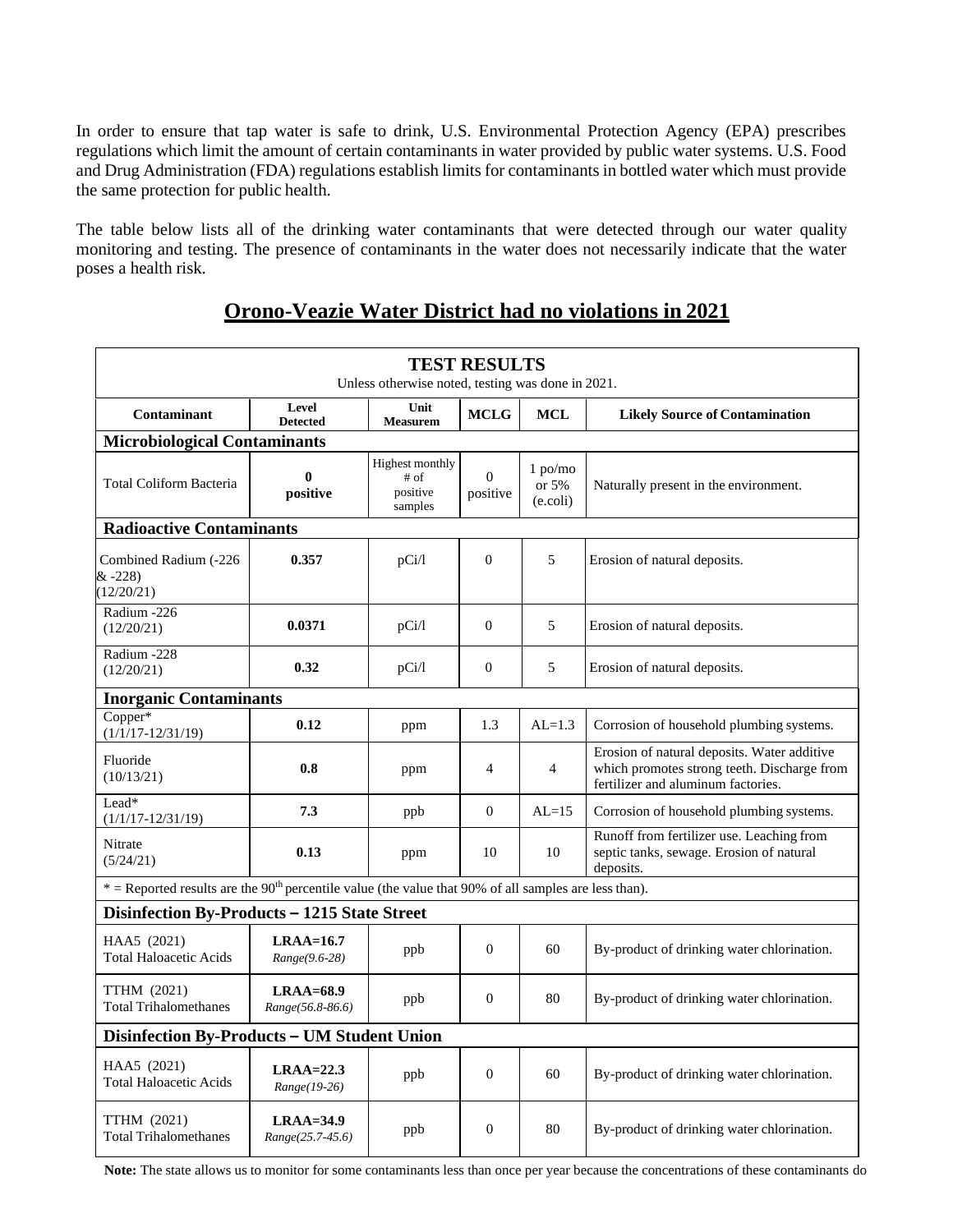not change frequently. Not all contaminants are tested for every year due to monitoring waivers and therefore we must use the most recent round of sampling. Some of our data is more than one year old, however, is limited to no older than 5 years.

#### **Definitions:**

**Action Level (AL)** - The concentration of a contaminant which, if exceeded, triggers treatment or other requirements which a water system must follow. **Locational Running Annual Average (LRAA)** - A 12 month rolling average of all monthly or quarterly samples at specific sampling locations. Calculation of the RAA may contain data from the previous year.

**Maximum Contaminant Level (MCL)** - is the highest level of a contaminant that is allowed in drinking water. MCLs are set as close to the MCLGs as feasible using the best available treatment technology.

**Maximum Contaminant Level Goal (MCLG)** - is the level of a contaminant in drinking water below which there is no known or expected risk to health. MCLGs allow for a margin ofsafety.

**Maximum Residual Disinfection Level (MRDL)** -The highest level of a disinfectant allowed in drinking water. There is convincing evidence that addition of a disinfectant is necessary for control of microbial contaminants.

**Maximum Residual Disinfection Level Goal (MRDLG)** – The level of a drinking water disinfectant below which there is no known or expected risk to health. MRDLGs do not reflect the benefits of the use of disinfectants to control microbial contaminants.

**Not Applicable (N/A)** - Does not apply

**Running Annual Average (RAA)** – A 12 month rolling average of all monthly or quarterly samples at all locations. Calculations of the RAA may contain data from the previous year.

**Treatment Technique (TT)** - A required process intended to reduce the level of a contaminant in drinking water (e.g. treatment technique for turbidity). **Variances, Exemptions, and Waivers** - State or EPA permission not to meet an MCL, a treatment technique or test for a given contaminant under certain conditions.

#### **Units:**

ppm = parts per million or milligrams per liter (mg/L).  $pCi/L =$  picocuries per liter (a measure of radioactivity).  $ppb =$  parts per billion or micrograms per liter ( $\mu g/L$ ). pos = positive samples. MFL = million fibers per liter

#### **Notes:**

**Arsenic** - While your drinking water may meet EPA's standard for Arsenic, if it contains between 5 to 10 ppb you should know that the standard balances the current understanding of arsenic's possible health effects against the costs of removing it from drinking water. EPA continues to research the health effects of low levels of arsenic, which is a mineral known to cause cancer in humans at high concentrations and is linked to other health effects such as skin damage and circulatory problems. Quarterly compliance is based on running annual average.

**E. Coli** - E. coli are bacteria whose presence indicates that the water may be contaminated with human or animal wastes. Human pathogens in these wastes can cause short-term effects, such as diarrhea, cramps, nausea, headaches, or other symptoms. They may pose a greater health risk for infants, young children, the elderly, and people with severely-compromised immune systems.

**Fluoride** - For those systems that fluoridate, fluoride levels must be maintained between 0.5 to 1.2 ppm. The optimum level is 0.7 ppm.

**Gross Alpha** - Action level over 5 pCi/L requires testing for Radium 226 and 228. Action level over 15 pCi/L requires testing for Uranium. Compliance is based on Gross Alpha results minus Uranium results = Net Gross Alpha.

**Lead/Copper** - Action levels (AL) are measured at consumer's tap. 90% of the tests must be equal to or below the action level.

**Nitrate** - Nitrate in drinking water at levels above 10 ppm is a health risk for infants of less than six months of age. High nitrate levels in drinking water can cause blue baby syndrome. Nitrate levels may rise quickly for short periods of time because of rainfall or agricultural activity. If you are caring for an infant you should ask advice from your health provider.

**Radon** - The State of Maine adopted a Maximum Exposure Guideline (MEG) for Radon in drinking water at 4000 pCi/L, effective 1/1/07. If Radon exceeds the MEG in water, treatment is recommended. It is also advisable to test indoor air for Radon.

**Total Coliform Bacteria** - Reported as the highest monthly number of positive samples, for water systems that take less than 40 samples per month.

**TTHM/HAA5** - Total Trihalomethanes and Haloacetic Acids (TTHM and HAA5) are formed as a by-product of drinking water chlorination. This chemical reaction occurs when chlorine combines with naturally occurring organic matter in water. Compliance is based on running annual average.

## **IMPORTANT INFORMATION**

Since our system chlorinates its water, we are required to report our annual average for chlorine residual. **Chlorine Residual** was found to be **0.719 ppm**, with a range of 0.01 ppm to 1.90 ppm.

As you can see by the table, our system had no violations. We're proud that your drinking water meets all Federal and State requirements.

All drinking water, including bottled water, may reasonably be expected to contain at least small amounts of some contaminants. The presence of contaminants does not necessarily indicate that the water poses a health risk. More information about contaminants and potential health effects can be obtained by calling the Environmental Protection Agency's Safe Drinking Water Hotline at 1-800-426-4791.

For most people, the health benefits of drinking plenty of water outweigh any possible health risk from these contaminants. However, some people may be more vulnerable to contaminants in drinking water than the general population. Immuno-compromised persons such as persons with cancer undergoing chemotherapy, persons who have undergone organ transplants, people with HIV/AIDS or other immune system disorders, some elderly, and infants can be particularly at risk from infections. These people should seek advice about drinking water from their health care providers. EPA/Center of Disease Control (CDC) guidelines on appropriate means to lessen the risk of infection by cryptosporidium and other microbiological contaminants are available from the Safe Drinking Water Hotline